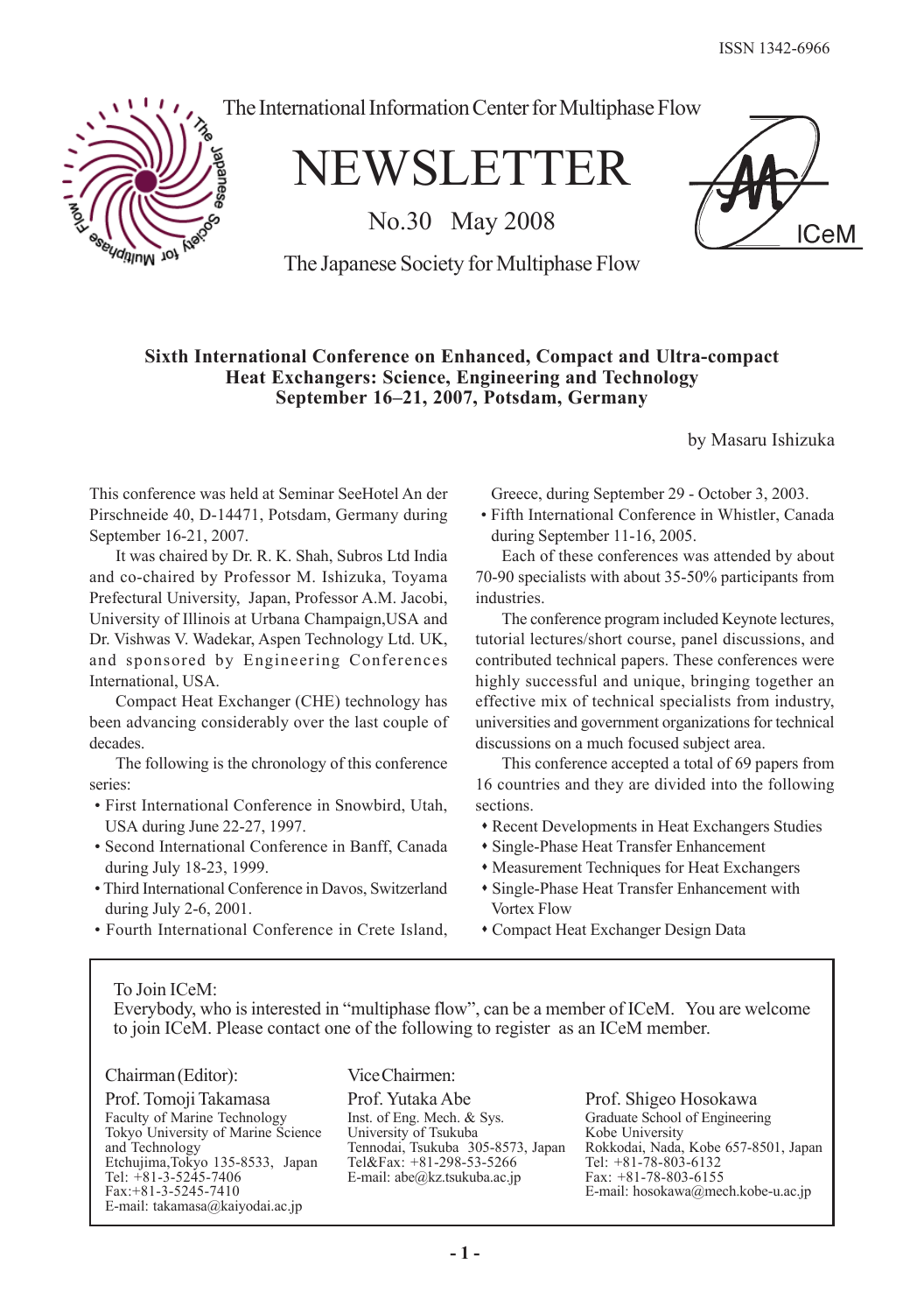- General Papers in Poster Session
- Heat Transfer Enhancement and High Temperature Heat Exchangers
- High Temperature Heat Exchangers
- Single-Phase Heat Exchanger Development and Applications - I
- Single-Phase Heat Exchanger Development and Applications - II
- Phase-Change Heat Exchanger Studies I
- Phase-Change Heat Exchanger Studies II
- Phase-Change Heat Exchanger Fundamental Studies and Applications
- Phase-Change Heat Exchanger Applications
- Phase-Change Heat Exchanger Development and

Applications

These papers represent a focused attention for the use of CHEs Science, Engineering and Technology and indicate enormous opportunities.

We appreciate the efforts and assistance provided by the following regional committee members who took the responsibility of encouraging appropriate experts from industry and academia to present papers and getting submitted papers reviewed.

Prof. Masaru Ishizuka Toyama Prefectural University, Toyama, Japan E-mail: ishizuka@pu-toyama.ac.jp

# **Global Conference & Exhibition 2007 'flotek.g.' 'Towards intelligent flow measurement & control system' September 26–28, 2007, FCRI, Palakkad, Kerala, India**

by M.Viswanathan

#### **Summary Report on 'flotek.g.'**

The above International Conference 'flotek.g' was held at Fluid Control Research Institute (FCRI), Palakkad, Kerala, India during 26-28 September 2007. Following are the highlights of the conference.

The welcome speech was made by Dr. Surajit Mitra, Chairman, GC, FCRI & Jt. Secretary, Dept. of Heavy Industries, Govt. of India. While addressing the valedictory function, Shri. Sontosh Mohan Dev, Hon. Minster of Heavy Industries & Public Enterprises, Govt. of India, had announced that his Dept. will provide all necessary support for increasing the commercial activities of FCRI and will support all its future programmes in the best possible way. He was very much pleased on the successful conduct of the conference and praised FCRI Team for their dedicated contribution. Prior to the function, the Minister visited various labs and inaugurated the Flow Museum & Documentation Centre of FCRI. He promised all help to upgrade our Documentation Centre.

More than 60 Papers were read during the Conference in 22 Technical Sessions spread over 3 days. Chairmen of Technical Sessions were from flow experts drawn from relevant field from India & abroad. Technical proceedings are available in soft & hard copy forms. Financial support were sought from various Corporate who have generously supported the conference.

The technical sessions include the topics:

Flow metering techniques for process measurement & control, Custody transfer, metering of liquid petroleum/natural gas, compressed natural gas/liquefied natural & petroleum gas, Emerging trends & new technologies for flow/process measurement, Wet gas/ multiphase flow measurement/ tomography/Nano fluids, Unaccounted for water, water metering, transmission/ distribution & open channel measurement, SCADA, IT  $&$  Intelligent flow management  $&$  software for flow measurement & control, Flow control valves, Valves, pressure regulators & other control elements, Flow meter modeling & simulation techniques, Flow calibration, research facilities, uncertainty, traceability & intercomparison, Pumps, fans & blowers for flow systems.

The inaugural technical address was by Emeritus Prof. Mike Sanderson, Cranfield University U. K. & Editor-in-Chief, Flow Measurement & Instrumentation Journal.

The Key Note Speakers included various eminent persons at International level like Dr. Richard Furness, JDF, UK, Mr. Trilochan Gupta, Emerson, Singapore, Mr. Ian MacLeod, Master Meter, USA, Mr. Keitmann-Curdes, Flexim, Germany, Mr. Danny Chrust, Arad, Israel, Dr. Richard Steven, CEESI, USA etc.. & BARC, IGCAR, IITs, IOCL, ONGC, CVRDE, GAIL, BHEL, Reliance etc.. at National level.

Also, a souvenir was brought out covering the messages from eminent personalities like President of India, Vice President, Chief Minister, Kerala etc. and advertisements from various companies totaling around 150. This souvenir also includes a detailed technical write up on the activities of FCRI & functioning of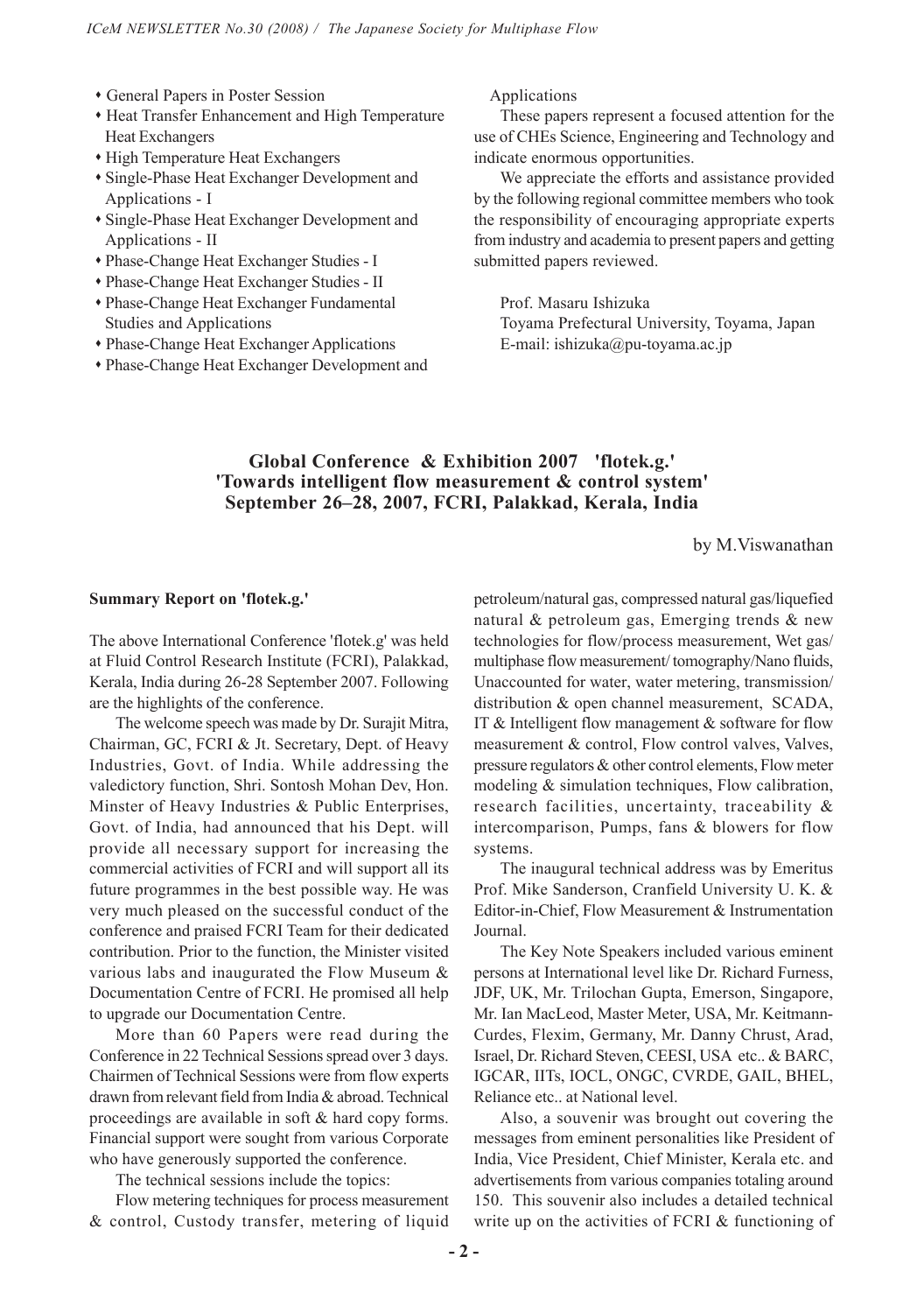various labs & FCRI's interaction with various industries etc. A Flowmeter Directory giving addresses of Indian industries of flow products is also included.

About 30 flow product exhibitors have participated in this Conference. For the valedictory function, the eminent dignitaries were present.

We have received a large number of participants' views during the Conference. On going through the views of majority of the participants, the impression is that the Conference was a timely requirement and a similar exercise should be conducted periodically to appraise the engineers working in the flow product industries in India about the recent advances happening elsewhere in other countries on flow engineering.

The conference was successful in all respects.

Dr. M. Viswanathan Convener flotek.g Fluid Control Research Institute E-mail: fcri@fcriindia.com

# **Report on Boiling Heat Transfer And Boiling Equipment, a five day short course held in Pisa, Italy on October 8–12, 2007**

by Paolo Di Marco

Boiling is an essential basic operation in thermal sciences. It is the most effective heat transfer method because of its high performance due to latent heat transport, thus allowing to reduce size, weight and volume of heat exchange devices and improve the thermal performance of components for the process industry and power plants. Therefore, boiling heat transfer plays a very important role for a wide number of applications in many technological and industrial areas, including energy production. As an example, subcooled boiling heat transfer can accommodate very high heat fluxes, and this can be suitably employed in the cooling of some components for fusion reactors, where it is required to remove up to 10-15 MW/m<sup>2</sup>. Furthermore, very compact heat exchangers can be manufactured thanks to the high heat transfer rate obtained with boiling heat transfer. Steam generators can be better designed if the boiling process is known in details, thus improving the thermal cycle and the plant efficiency.

The objective of this course was to provide the participants with today's detailed knowledge on the boiling heat transport mechanisms based on recent research results and the most updated methods for the prediction of boiling heat transfer, its enhancement, and its applications to technological and industrial areas. Application to compact heat exchangers was dealt with special care, in view of the industrial interest towards this component, and the very recent application of boiling heat transfer to microscale, including microstructured surfaces, which allow very high heat transfer rates for specific applications, were treated in great detail.

The course has been hosted Heat Transfer Research Inc., a well-known industrial research and development consortium founded in 1962, with over 700 member companies from around the world and extensive experience in training (www.htri.net). It was addressed to scientists, professionals, engineers and graduate students in the several fields of Engineering, Applied and Fundamental Sciences with specific interest in phenomena involving boiling (process industry, refrigeration industry, energy production, heat exchanger manufacturers, etc.) who want to get acquainted with the traditional background and the most recent developments of this discipline.

This course has been held annually since 2005 with a large participation, and will be repeated again in Lausanne, Switzerland, on 6-10 October 2008 (for information contact the next course coordinator, Prof. J. Thome, john.thome@epfl.ch). The six lecturers are recognized experts in boiling heat transfer; the content of their lectures follows.

*Paolo Di Marco* (Course Coordinator, 7 lectures) is Professor of Engineering Thermodynamics and Heat Transfer, Department of Energetics, Faculty of Engineering, University of Pisa. *Lectures content*: Generalities on pool boiling: boiling curve, phase equilibria, transport properties and equations; surface tension, equilibrium on a curved interface. Basic mechanisms in nucleate pool boiling: nucleation, bubble growth in the fluid and at the wall, bubble detachment, Marangoni convection. Heat transfer mechanisms in nucleate boiling. Nucleate boiling correlations. Critical heat flux in pool boiling: mechanisms and correlations. Parametric effects in boiling; effect of force fields: gravity and electric field.

*Gian Piero Celata* (7 lectures) is Director of the Institute of Thermal-Fluid Dynamics at the Italian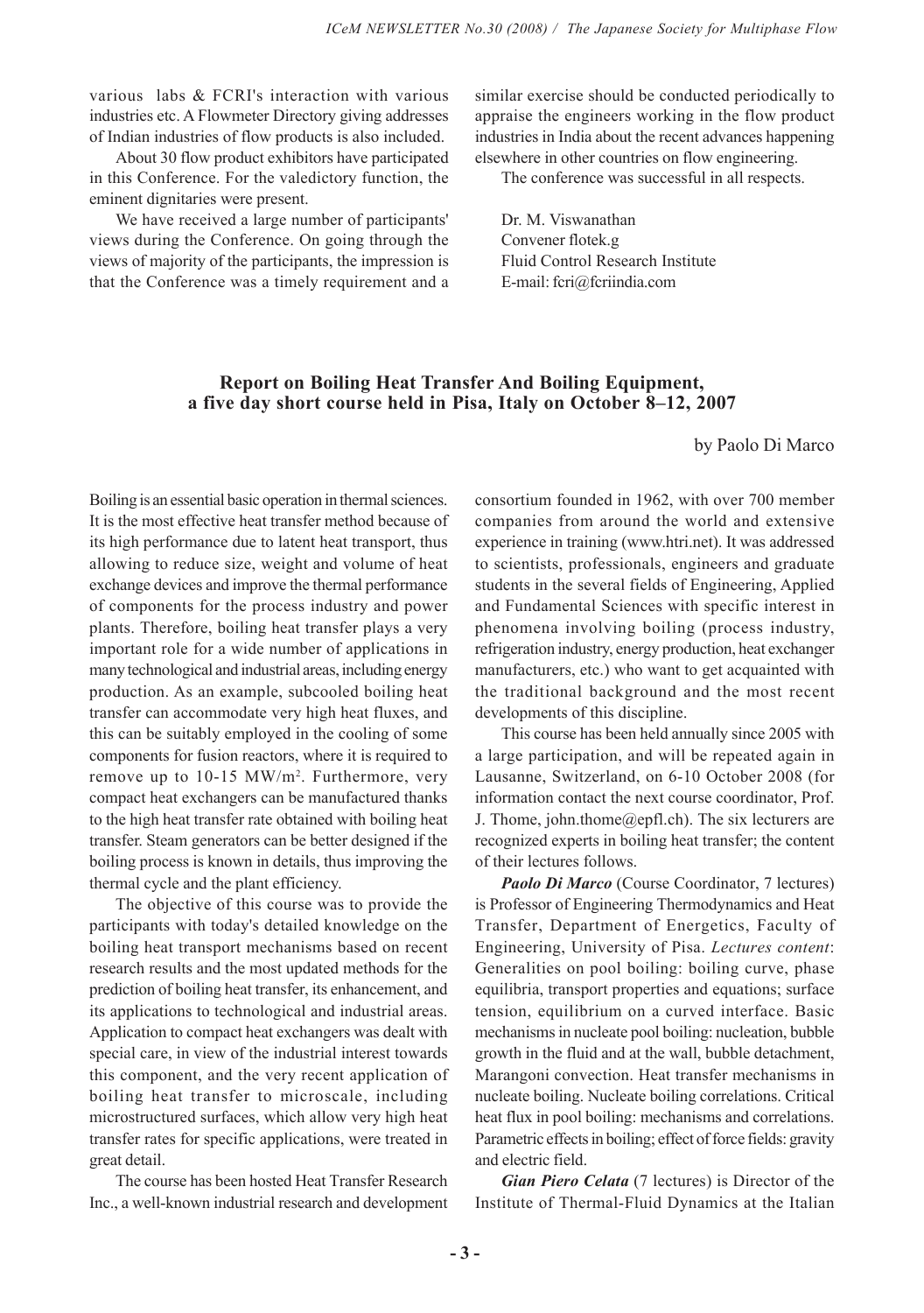national research center ENEA. *Lectures content*: Generalities on flow boiling, flow regimes, void fraction, two-phase frictional pressure drop, subcooled and saturated flow boiling in circular tubes, critical heat flux in subcooled flow boiling, critical heat flux in saturated flow boiling, predictions methods for the subcooled flow boiling CHF: correlations and mechanistic models, predictions methods for the saturated flow boiling CHF: correlations and mechanistic models, post-CHF heat transfer, augmentation of CHF and post-CHF heat transfer, boiling of mixtures, flow boiling in microgravity.

*R. Stanley Kistler* (2 lectures) HTRI Vice President, Research and Software Development. *Lectures content*: Post-CHF regimes: transition boiling and film boiling; fundamentals and parametric effects; dry pacthes; minimal heat flux; correlations and mechanistic models, predictions methods, practical examples.

*Peter Stephan* (7 lectures) is Professor of Technical Thermodynamics and head of the eponymous institute at Darmstadt University of Technology. *Lectures content*: Microscale and multiscale modelling approaches to predict pool boiling heat transfer. Description of transport phenomena on different scales (from nano- to macroscale). Experimental studies aiming at the evaluation of microscale phenomena and the validation of micro- and multiscale models. Boiling in microstructured surfaces. Thermocapillary instability of falling evaporative films. The use of microstrucured surfaces to increase the evaporation rate and prevent a local dryout.

*John R. Thome* (6 lectures) is Professor of Heat and Mass Transfer at the Swiss Federal Institute of Technology in Lausanne (EPFL), Switzerland. *Lectures content*: Flow patterns map in horizontal and vertical tubes, heat transfer models based on flow patterns, pool boiling in liquid mixtures, forced convective boiling in liquid mixtures, critical heat transfer in liquid mixtures, models for heat transfer in pool and flow boiling of mixtures, flow boiling in microchannels, differences between microscale and macroscale in flow boiling in tubes, flow patterns in microchannels, modelling of flow boiling in microchannels.

*Vishwas V. Wadekar* (6 lectures) is Technology Director, HTFS Research at Aspen Technology Ltd. *Lectures content*: Passive and active methods, flow boiling in advanced geometries, flow boiling in compact heat exchangers: evaluation of the boiling heat transfer performances of different compact heat exchangers, flow boiling in multichannels, flow boiling instabilities, external flow boiling in tube bundles.

Prof. Paolo Di Marco Dipartimento di Energetica, Università di Pisa, via Diotisalvi 2, 56122 PISA Italy E-mail: p.dimarco@ing.unipi.it

# **The 1st International Colloquium on Dynamics, Physics and Chemistry of Bubbles and Gas-Liquid Boundaries (ICBB2007) September 25–28, 2007, Niseko, Japan**

by Toshiyuki Sanada

The 1<sup>st</sup> International Colloquium on Dynamics, Physics, and Chemistry of Bubbles and Gas-Liquid Boundaries (ICBB2007) was held during 25-28 September, 2007 in Niseko, Hokkaido, Japan. The colloquium was organized by Professor S. Fujikawa (Japan), the chair and Dr. J. Magnaudet (France), Prof. A. Morita (Japan), Prof. A. Prosperetti (USA) and Prof. J. Thome (Switzerland), the co-chairs, for the purpose of summarizing the stateof-the-art development of dynamics, physics and chemistry of bubbles and gas-liquid boundaries and shedding light onto their problems for the future.

In the colloquium, 35 lectures each followed by an intensive discussion were made among 45 specialists in friendly and enthusiastic atmosphere in a single room. The lectures consisted of 4 lectures of 1 hour each given by guest speakers; Prof. A. Prosperetti, Prof. J.



Commemorative photo of ICBB2007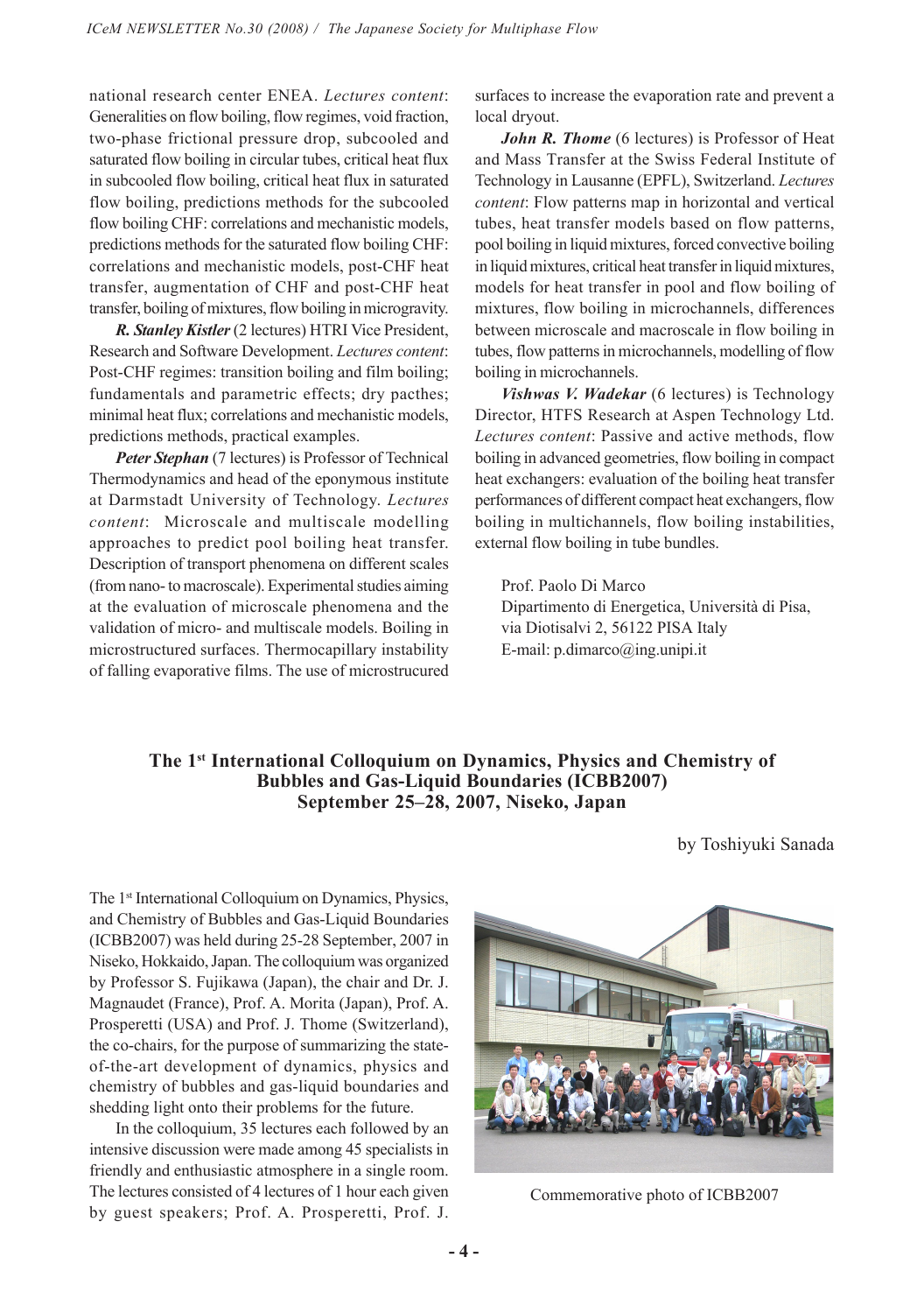Magnaudet, Prof. B. C. Garrett (USA), and Prof. T. Yano (Japan), and 31 general lectures of 30 minutes each on

- (1) Bubbly Flows in Microscales
- (2) Shock-Bubble Interactions
- (3) Bubble Motions
- (4) Bubble Physics



(5) Vapor-Liquid Interfaces

(6) Droplets, Microbubbles, Coastal Breaking Wave

The colloquium covered a wide spectrum of research field in multiphase flow, including bubbly flow in microscale, interaction between shock wave and bubble, nonequilibrium phase change on the interface and so on. All the participants stayed in the same hotel, enjoyed conversation and discussion everywhere and all the time, and were fully satisfied with the complete success of the colloquium. For additional information you can contact the chair:

Prof. Shigeo Fujikawa Division of Mechanical and Space Engineering Hokkaido University N13 W8 Kita-ku, Sapporo 060-8628 Japan E-mail: fujikawa@eng.hokudai.ac.jp

Prof. Toshiyuki Sanada Department of Mechanical Engineering Shizuoka University A scene of one of the sessions  $E$ -mail ttsanad@ipc.shizuoka.ac.jp

# **International Gas Turbine Congress 2007 Tokyo December 2–7, 2007, Shinjuku, Japan**

by Toshinori Watanabe

The International Gas Turbine Congress 2007 Tokyo (IGTC'07 Tokyo) was held at Keio Plaza Hotel, Shinjuku, from  $2<sup>nd</sup>$  to  $7<sup>th</sup>$  December, 2007. It was the ninth congress organized by the Gas Turbine Society of Japan (GTSJ), concerning gas turbine, turbo-charger, and related technologies. The GTSJ has been continuously hosting the congress since 1971 with the interval of four years.

 A total of 147 papers were presented in the technical sessions for various fields of gas turbine related technologies, such as aerodynamics, combustion, heat transfer, materials and structures, system development, production technology, maintenance, environmental issues, and so on.

The technical program featured five keynote speeches (K-S) and an invited lecture presented by world's leading experts.

K-S 1: "The Role of Gas Turbine in the Global Energy and Environmental Resolution"

by Mr. Ichiro Fukue (Mitsubishi Heavy Industries, Ltd.)

K-S 2: "High Fidelity Integrated Numerical Simulations

of Gas Turbine Engines"

by Prof. Parviz Moin (Stanford University)

K-S 3: "Opportunities for Advancing High Temperature Structural Materials"

by Dr. Robert E. Shafrik (GE Aviation)

- K-S 4: "Challenges and Technological Chances for the Aero Engine Industry: The European Path Forward" by Prof. Klaus Broichhausen (Bauhaus Luftfahrt e.V.)
- K-S 5: "Proactive Approach for Engine Reliability Improvement" by Mr. Shigehiro Sugiura (Aviation Engineering & Business Consultant)
- Invited Lecture: "Educating the Next Generation of Engineers - A Call to Action"

by Dr. David C. Wisler (GE Aviation)

The program also included Forum on the "Current Status and Future Strategy of Electricity and Energy Supply in Asian Countries." At the last stage, the panel discussion entitled "Global Environmental Problems, Energy Consumption and Contribution of Gas Turbine Power Systems" wrapped up the congress.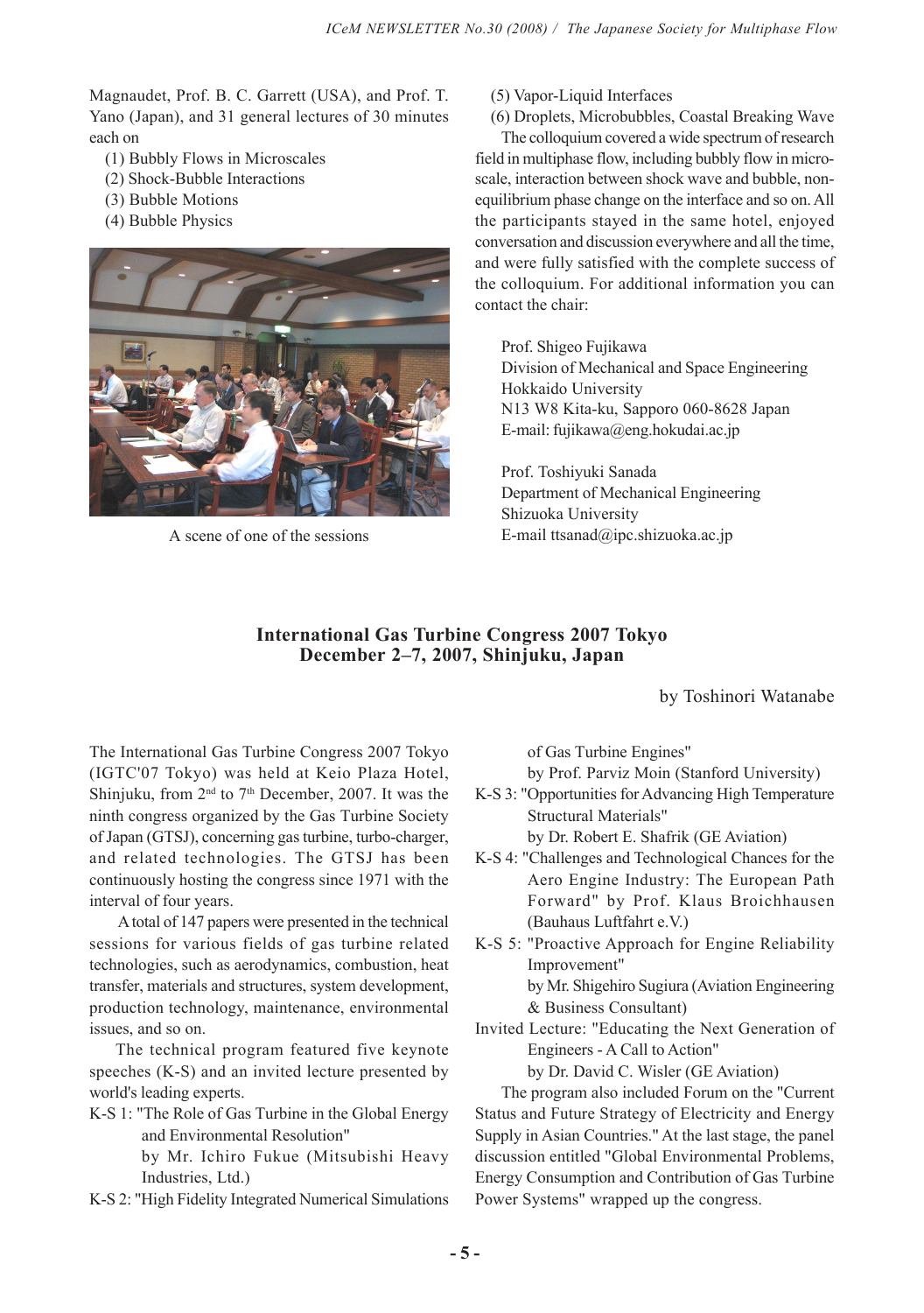In conjunction with the technical sessions, the Exhibition provided opportunity to view the latest product and service offering of 39 leading companies and organizations. They displayed current and future versions of gas turbine systems, auxiliary systems, a mock up of small size jet engine, measurement systems, soft wares, etc. The highlight was CF34 turbo fan engine. The panels showing research activities of 12 laboratories in 9 universities were also presented.

IGTC'07 was successfully completed with 500 registrants from 18 countries and 4,000 visitors to the exhibition. The GTSJ sincerely appreciate collaborating supports from relevant societies and organizations in the world. The next congress will be held in 2011 probably in the west part of Japan. http://wwwsoc.nii.ac.jp/gtsj/index.html

Prof. Eisuke Outa Waseda University, Chairman Prof. Toshinori Watanabe The University of Tokyo, Vice-Chairman E-mail: watanabe@aero.t.u-tokyo.ac.jp

# **25th Zurich Short Courses on Modelling and Computation of Multiphase Flows February 11–15, 2008, Zurich, Switzerland**

by George Yadigaroglu

The Zurich Short Courses on Multiphase Flows have celebrated this year their  $25<sup>th</sup>$  edition, hosted as usual by ETH Zurich. A record number of participants attended this year, mainly from Europe but in increasing numbers also from America (US and Canada), North and South Africa, and Asia (Korea and Japan). Although the majority of the participants came from nuclear industries or institutions, there was a wide spectrum of participation from areas as diverse as food processing, bio-medical engineering, the automobile industry, space technology, information technology, building construction, etc., a testimony to the fact that multiphase flows find applications in many industries.

The courses were again offered – at the rate of four 90-minute lectures per day – the first three days as a common module, Part I, followed by two parallel modules (Parts IIA and IIB). Finally all the participants assembled again for Part III.

Given its success in previous years, an introductory "tutorial" text (expanded and completed this year) was emailed to the participants a few weeks before the beginning of the course to familiarize them with the basic material, definitions and nomenclature and bring them to a common basic level, so that they could more easily and effectively follow the course.

*Part I, Bases* covered the common background material and emphasised the latest mechanistic understanding, modelling and computational aspects of multiphase flows. This part was redesigned again this year in a continuing effort to optimize the course. *Part IIA, New Reactor Systems and Methods*, covered the multiphase phenomena in LWRs, as well as advanced computational modelling of these systems. The latest

developments in modelling and simulation methods for core design and accident analysis were presented. The most recently proposed advanced reactor system designs, including the near-deployment passive LWR systems and those in Generation IV were also briefly reviewed in relation to multiphase flow phenomena taking place in these systems.

*Part IIB*, the module on *Computational Multi-Fluid Dynamics (CMFD)* was followed by a (majority) of participants who are interested in the application of CFD techniques to multi-phase flows. This part of the course was also redesigned this year with the return of Prof. G. Tryggvason and featured also a new introductory overview lecture by Dr. D. Lakehal. The module covered the main interface tracking methods, as well as other approaches like Lattice Gas Cellular Automata. Numerous examples of applications were given.

Finally in the last common module, *CMFD with Commercial Codes*, the participants had the opportunity to learn, directly from the main commercial code developers, about the multiphase capabilities of their codes, which is constantly improving, as the variety of challenging applications that were tackled worldwide shows.

The participants particularly like the numerous movies, videos, animations, and computer simulations, some classical, some produced very recently, that are shown during the lectures.

The lecturers in this series of carefully organized and coordinated modules are experts in their respective fields, but are selected also for their pedagogical qualities. This year they included: S. Banerjee, D. Bestion, M.L.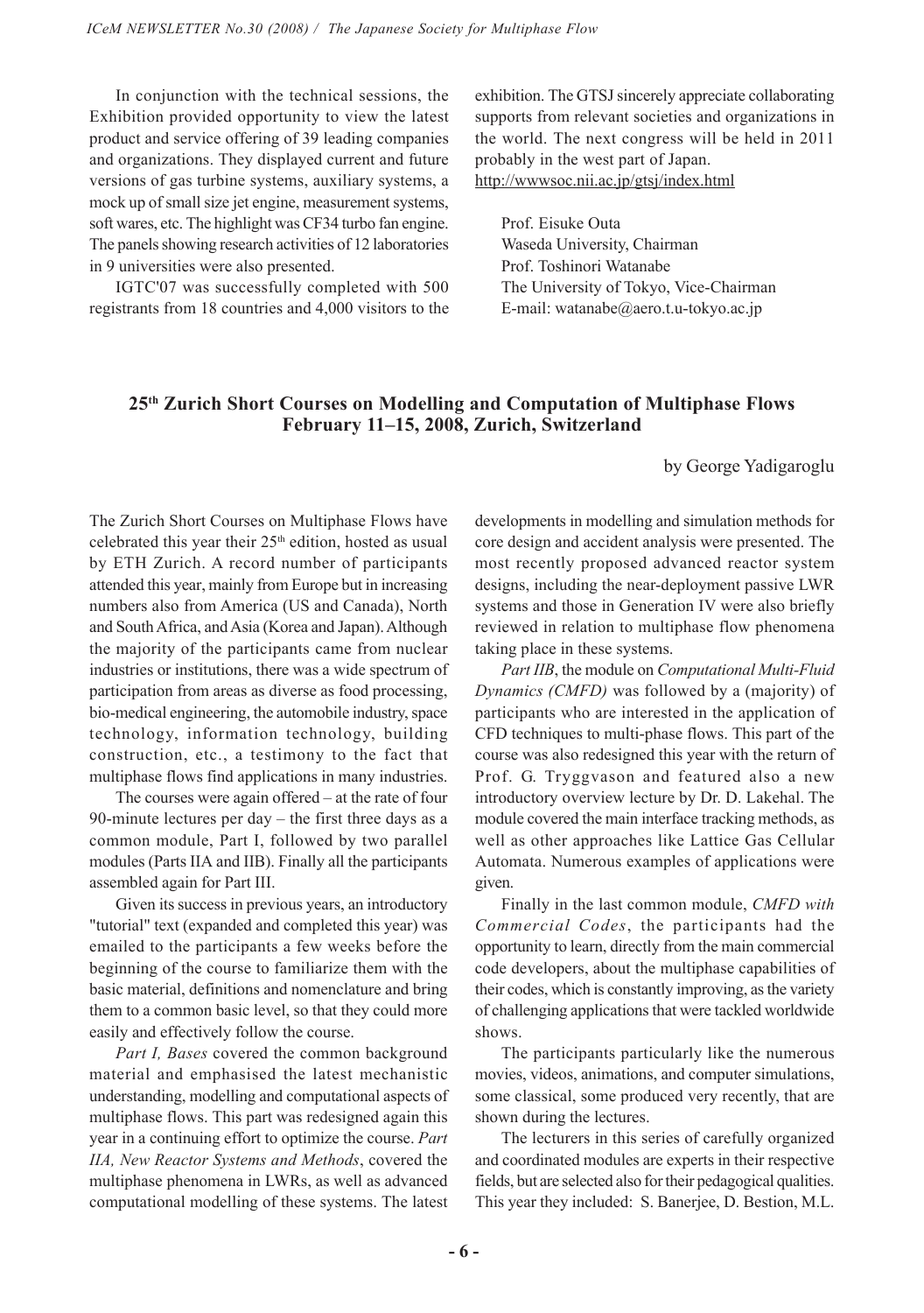Corradini, G. Hetsroni, G.F. Hewitt, D. Lakehal, S. Lo, J.-M. Prasser, G. Scheuerer, G. Tryggvason, S.A. Vasquez, G. Yadigaroglu and S. Zaleski.

The participants receive an extensive set of lecture notes, in addition to handouts produced from the standardised PowerPoint presentations. The exact schedule and contents of the lectures can be found in

the Course web site: http://www.ascomp.ch/ ShortCourse/.

Prof. George Yadigaroglu ETH Zurich, WEN B-13, Weinbergstr. 94 CH-8006 Zurich, Switzerland E-mail: yadi@ethz.ch

# **Report on the 24th Semiconductor Thermal Measurement and Management Symposium (SEMI-THERM) March 16–20, 2008, San Jose, California, USA**

by Ross Wilcoxon

The 24th Annual SEMI-THERM Symposium was held in San Jose, California March 16-20, 2008. The symposium is sponsored by the Institute of the Electrical and Electronics Engineers (IEEE), the Components, Packaging and Manufacturing Technology (CPMT) Society, and the National Institute of Standards and Technology (NIST) and addresses a range of topics related to electronics cooling. The symposium includes a technical program, short courses, and vendor exhibits.

The technical program included a total of thirtyfive papers that were presented in eight topical sessions (Two Phase Cooling, Air Cooling, Die Level Cooling, Package Level Cooling, System Level Cooling, Liquid Cooling, Data Center Thermal Management and Test Methods) and a poster session. The technical program began with a keynote presentation on "Computer Architecture Implications of Multi-Core Processors", by Mike Vildibill of Sun Microsystems that described how the changing landscape of computer architectures impacts hardware engineering. Another highlight of the technical program was a very informative embedded tutorial on Thermal Interface Materials by Dr. Ravi Prasher of Intel. Of the many interesting papers that were presented, three finalists for the 'Best Paper' award were identified. The paper "*Transient Measurement of the Junction-To-Case Thermal Resistance Using Structure Functions: Chances and Limits*" by Dirk Schweitzer, Heinz Pape, and Liu Chen of Infineon Technologies received the Best Paper award. The other two finalists for this award were "*Synthetic Jet Cooling Part II: Experimental Results of an Acoustic Dipole Cooler*" by Clemens Lasance, Ronald Aarts, and Okke Ouweltjes of Philips Research Laboratories and "*Flow Boiling in Silicon Microchannel Heat Sinks*" by Tannaz Harichian and Suresh Garimella of Purdue University.

SEMI-THERM consistently includes a strong supporting program with invited speakers as well as highly relevant short course presentations. This year's short courses included: "*Unlearning the Myth of Cooling Electronics*" by Tony Kordyban, "*Ultrahigh-Thermal-Conductivity Packaging Materials*" by Carl Zweben, "*Thermal Characterization of Electronic Packages*" by Bruce Guenin, and "*Integrated Design Approach for Thermal and EMI*" by Mark Heerema and Herman Chu. Other invited presentations made during the conference included a very interesting evening tutorial on "*Acoustic Considerations for Fan Selection*" by Herman Chu of Cisco Systems as well as two very well received luncheon presentations: "*The History of Liquid-Cooling at IBM*" by Bob Simons of IBM and "*Technology and Discovery on the Ocean Frontier*" by Dr. James Bellingham of the Monterey Bay Aquarium Research Institute.

Two industry awards were presented during SEMI-THERM 24. The Significant Contributor "THERMI" Award was presented to Prof. Dereje Agonafer of the University of Texas at Arlington and the Massachusetts Institute of Technology for his extensive contributions to the field of electronics cooling and packaging. As part of the technical program, Prof. Agonafer gave an invited presentation on "*Thermomechanical Challenges in Electronic Packaging*". In addition, the Harvey Rosten Award 'For Excellence In the Physical Design of Electronics' was given to Prof. Ari Glezer of the Georgia Institute of Technology and Dr. Raghav Mahalingam of Nuventix, Inc. for their work in synthetic jet technologies.

The 25th Annual SEMI-THERM Symposium will be held in San Jose, California in March 2009. The General Chair for SEMI-THERM 25 is George Meyer of Celsia Technologies while the Program Chair is Attila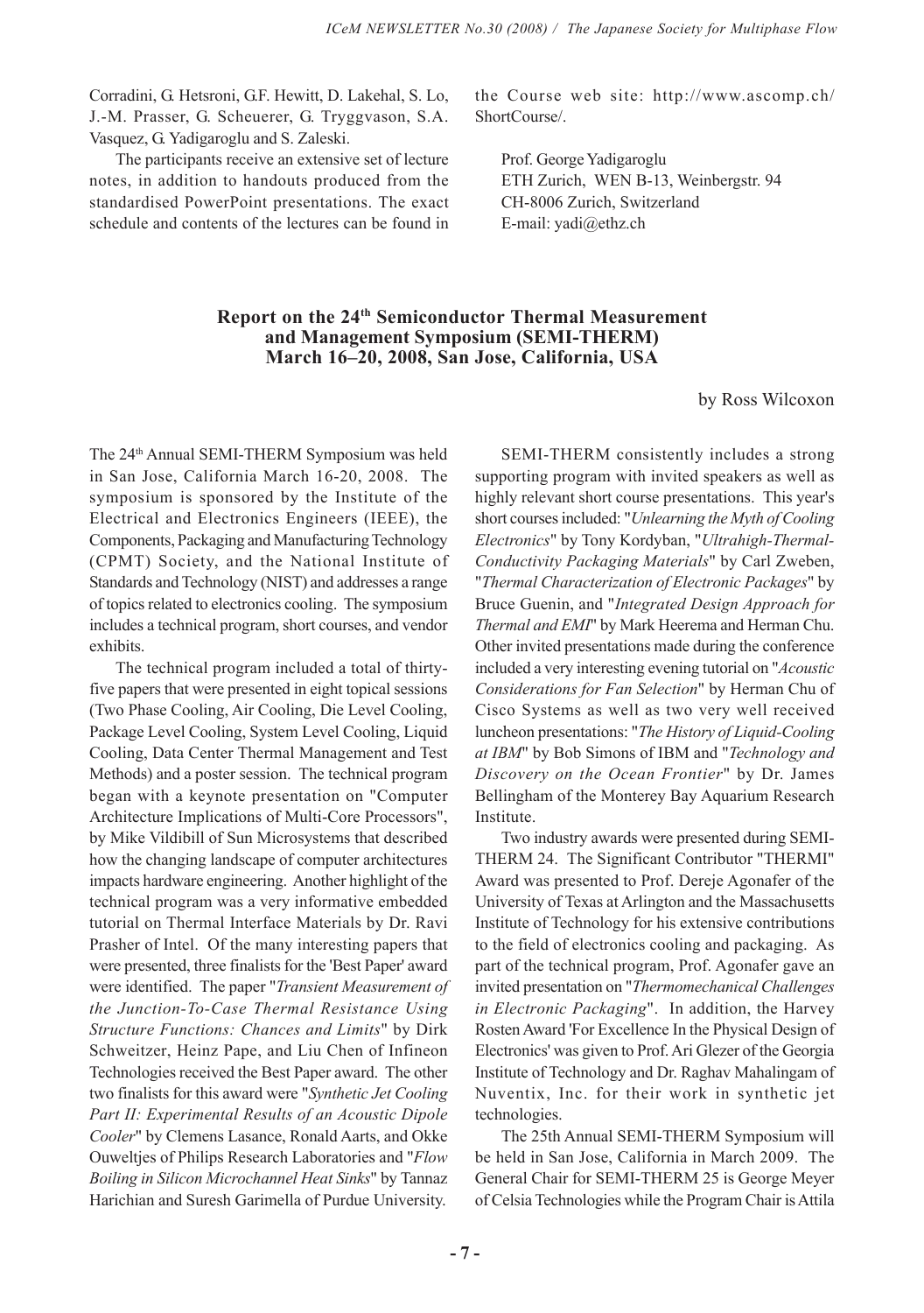Aranyosi of Electronic Cooling Solutions. Information on conference may be found at http://www.semitherm.org/.

Dr. Ross Wilcoxon

General Chair SEMI-THEM 24 Principal Mechanical Engineer Advanced Technology Center Rockwell Collins, Inc. E-mail: rkwilcox@rockwellcollins.com

# **International Conference on Multiphase Flow (ICMF 2007) July 9–13, 2007, Leipzig, Germany**

by Akiko Fujiwara

In July 9th to 13th, 2007, International Conference on Multiphase Flow (ICMF) was held in Leipzig, Germany. It was one of the large international conferences including more than 500s of oral presentation and 100s of posters. Author also attended in a poster session.

In oral sessions, there were many presentations about bubble behavior and bubble-bubble interaction. Investigation about bubbles is chief object of interest in these days. Especially, many studies of spiral or zigzagging motion of deformed bubbles and the wake structure of them were presented. Visualization measurement of wake structure with fluorescent dye and PIV (Particle Image Velocimetry) measurement with high accuracy were introduced as experimental studies. As numerical studies, the wake structure behind single bubble and wake interaction induced by bubbles were introduced. There were lively discussions supported by accurate experiment and sophisticated simulation.

There was session about microfluidics which author investigates for a whole day. Most studies are proposed about multiphase flow structure in adiabatic system. They were reported about the potential to reproduction of the multiphase flow regime in micro scale experimentally. And also the effect of wettability in a microchannel was reported.

Prof. Yoichiro Matsumoto made a presentation as a plenary talk. The title of his talk was "Medical application of micro-bubbles". He discussed the potential of microbubbles for medical application as contrast agent for diagnostics and treatment by using

the physical competence of microbubbles. In the present conference, there were several presentations about medical application of multiphase flow. Most interest topics were about flow in trachea and nasal cavity in this session. The behavior of particles as dust or medicine in trachea was investigated in both simulation and experiment point of view.

The present conference is excellent in terms of gathering of updated and high quality topics of multiphase flow. And also many renowned researchers are gathered. It is favorable opportunity for young researchers to join and discuss with them.

Prof. Akiko Fujiwara University of Tsukuba, Japan E-mail: fujiwara@kz.tsukuba.ac.jp



Fig. Author explaining her poster for audiences.

# **An Announcement from Editor**

The JSMF gives internet-service for ICMF members. You can read updated ICeM NEWSLETTER by visiting JSMF homepage http://www.jsmf.gr.jp/index-en.htm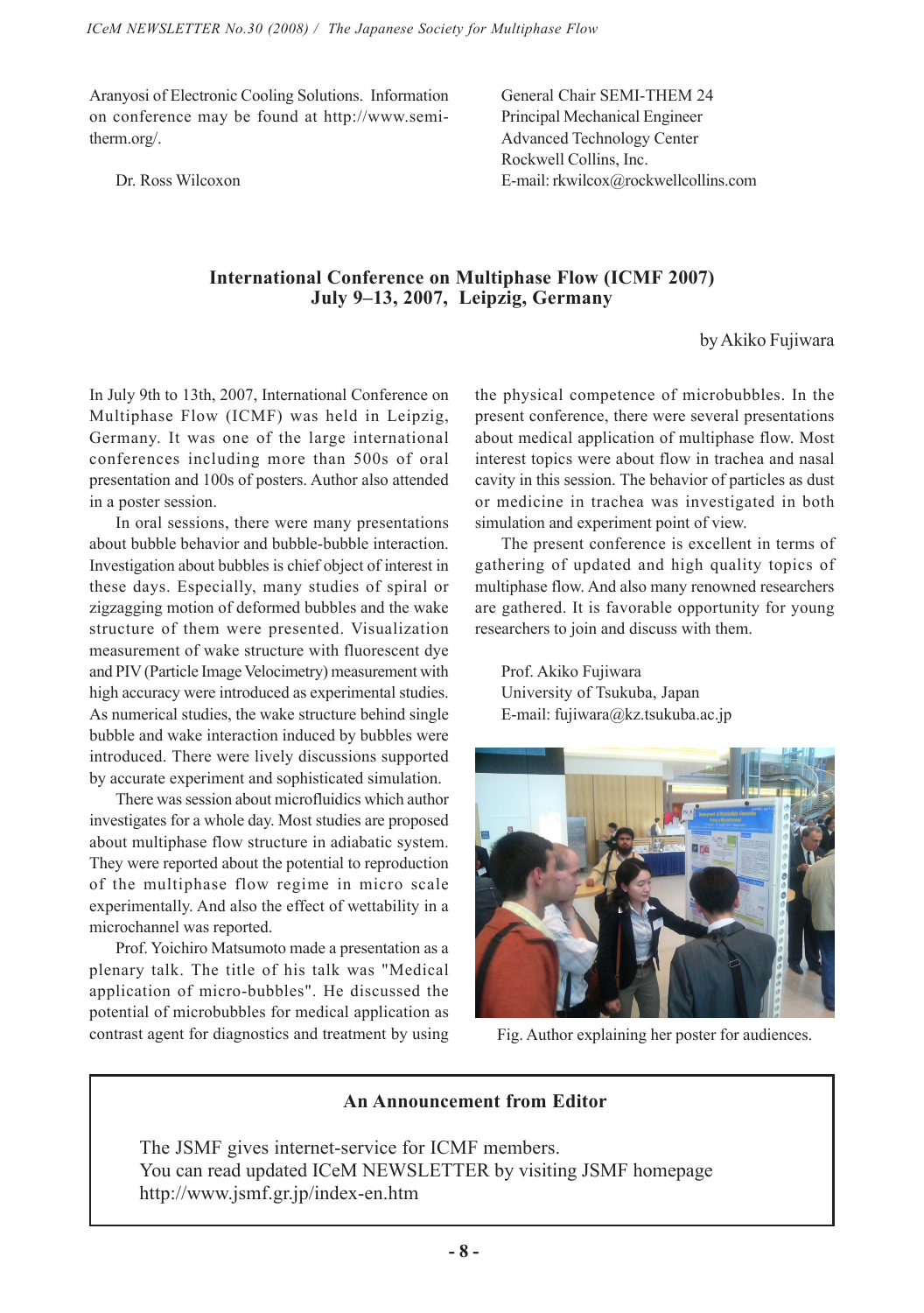# **Future Meetings**

Following list includes Conference Name, Place, Date and Contact.

# **10th World Filtration Congress (WFC10)**

Leipzig, Germany, April 14-18, 2008 Dr. Harald Anlauf, University of Karlsruhe Filtech Exhibitions Germany PO Box 12 25, 40637 Meerbusch - Germany Tel: +49 (0)2132 93 57 60 Fax: +49 (0)2132 93 57 62 E-mail: info@wfc10.com http://www.wfc10.com/

#### **THICKET-08 Seminar on Transfer of Competence, Knowledge and Experience Gained through CSNI Activities in the Field of Thermal-Hydraulics**

University of Pisa, Italy, May 5-9, 2008 Prof. Alessandro Petruzzi Department of Mechanics, Nuclear and Production Engineering, DIMNP University of Pisa, Italy Tel: +39 050 2210 377, Fax: +39 050 2210 384 E-mail: a.petruzzi@ing.unipi.it http://www.nea.fr/html/nsd/workshops/thicket-2008/

#### **16th International Conference on Nuclear Engineering (ICONE-16)**

Orlando, Florida, USA, May 11-15, 2008 Dr. David Torgerson, Atomic Energy of Canada Limited (AECL), Canada Dr. Masatake Higashi, Central Research Institute of Electric Power Industry, Japan http://www.asmeconferences.org/icone16/

#### **Fundamentals of Microscale Heat Transfer: Boiling, Condensation, Single- and Two-phase Flows**

Lausanne, Switzerland, June 2-6, 2008 Prof. John R. Thome E-mail: john.thome@epfl.ch Dr. Gian Piero Celata E-mail: celata@casaccia.enea.it http://termserv.casaccia.enea.it/mht\_course/

#### **2008 International Congress on Advances in Nuclear Power Plants (ICAPP '08)**

Anaheim, California, USA, June 8-12, 2008 Dr. Amir Shahkarami, Exelon Nuclear-USA Dr. Jean Claude Gauthier, AREVA-France Dr. Akio Tsuji, Hitachi-Japan Dr. Myung-Jae Song, KHNP-Korea E-mail: icapp@ans.org http://www.inspi.ufl.edu/icapp08/

# **1st International Symposium on Thermal Design and Thermophysical Property for Electronics (e-Therm)**

Tsukuba, Japan, June 18-20, 2008 Dr. Tetsuya Baba, Japan

National Institute of Advanced Industrial Science and Technology (AIST) Tel: ++81-29-861-4053, Fax: ++81-29-861-4236 E-mail: e-therm@m.aist.go.jp http://www.nmij.jp/~mprop-stats/e-therm/

#### **The 4th International Symposium on Energy, Informatics and Cybernetics (EIC 2008)**

Orlando, Florida, USA, June 29 - July 2, 2008 Prof. Andrés Tremante Prof. Nagib Callaos Tel: +58 (212) 272-9094, Fax: +1 (407) 656-3516 E-mail: eic2008@sciiis.org Postal Mail: IIIS - EIC 2008, PMB-115 3956 Town Center Blvd. Orlando, Florida 32837, U.S.A. http://sciiis.org/EIC2008

#### **6th International Conference on Heat Transfer, Fluid Mechanics and Thermodynamics (HEFAT2008)**

University of Pretoria, Pretoria, South Africa, June 30 - July 2, 2008 Prof. J.P. Meyer, University of Pretoria, South Africa E-mail: hefat2008@mweb.co.za Fax: +27 12 362 5124 http://www.africaspecials.com/hefat2008/

#### **The 5th International Conference on Transport Phenomena in Multiphase Systems (HEAT 2008)**

Bialystok, Poland, June 30 - July 3, 2008 Prof. Teodor Skiepko E-mail: tskiepko@pb.bialystok.pl Prof. Dariusz Butrymowicz E-mail: butrym@pb.bialystok.pl Bialystok Technical University, Faculty of Mechanical Engineering, Wiejska 45C, 15-351 Bialystok, Poland Tel: (+48)(85)-746-92-76 Fax: (+48)(85)-746-92-10 http://www.heat2008.pb.edu.pl/

# **The 13th International Symposium on Flow Visualization (ISFV-13)**

Nice, French Riviera, France, July 1-4, 2008 Prof. Jean Pierre Prenel, University of Franche-Comté Prof. Yannick Bailly, University of Franche-Comté Prof. Jean Claude Champoussin, ECL Fax: 33 384 57 00 32 E-mail: isfv13@univ-fcomte.fr http://isfv13.univ-fcomte.fr/

#### **19th International Symposium on Transport Phenomena (ISTP-19)**

Reykjavik, Iceland, August 17-21, 2008 Prof. Sigurdur Brynjolfsson, University of Iceland, Iceland E-mail: sb@hi.is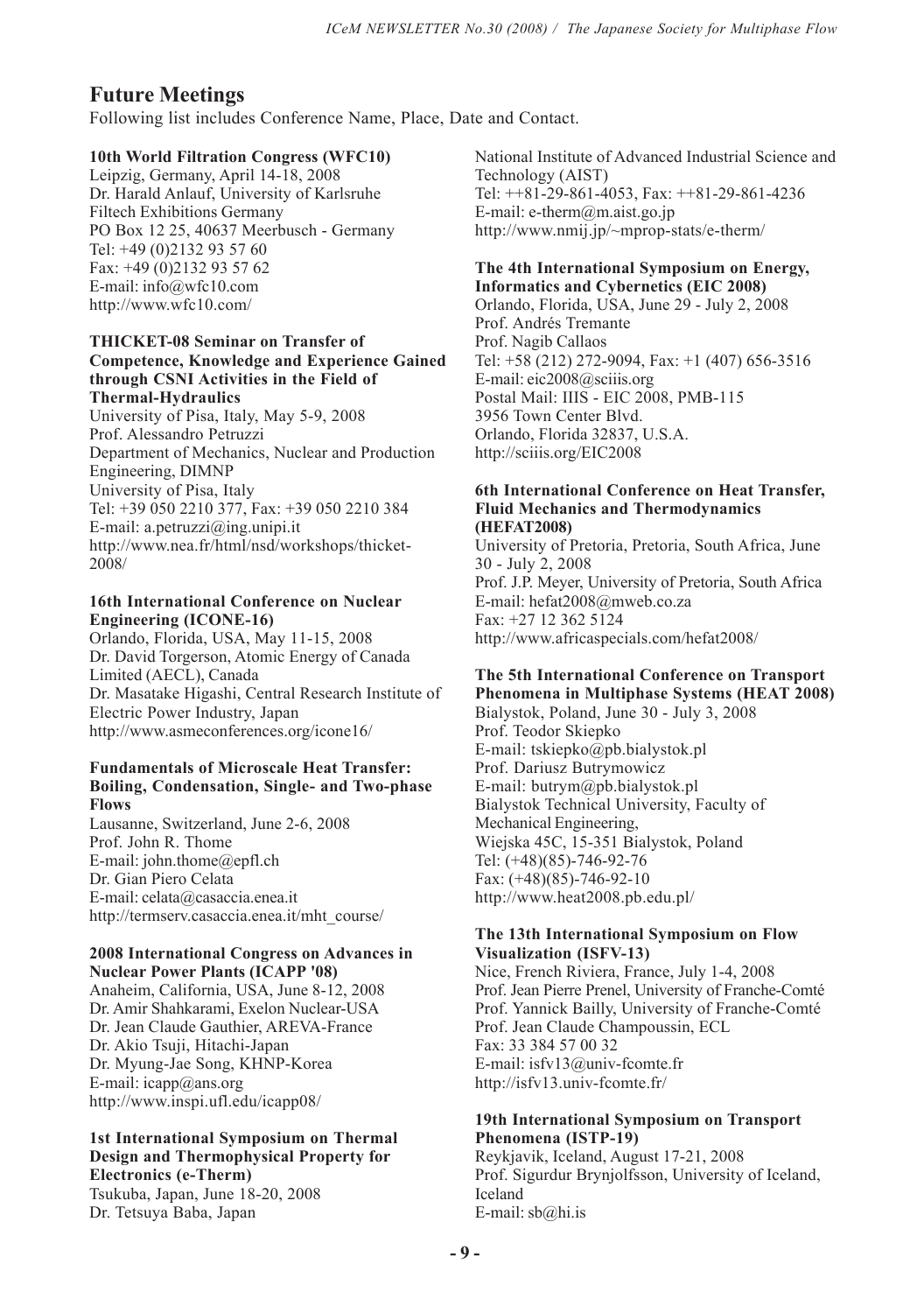Prof. Jong H Kim, EPRI International/KAIST, USA E-mail: jkim@epri.com http://www.istp-19.org or http://www.hi.is/ISTP-19

# **18th European Conference on Thermophysical Properties**

Pau, France, August 31 - September 4, 2008 Prof. J.L. Daridon, University of Pau Fax: +33 559 40 76 95 E-mail: ectp@univ-pau.fr http://ectp.univ-pau.fr/

### **11th International Conference Multiphase Flow in Industrial Plant (MFIP '08)**

Palermo, Italy, September 7-10, 2008 Prof. Alberto Brucato, Università di Palermo +39 091 6567216 Dr. Gian Piero Celata, Enea Casaccia, Roma +39 06 3048 3905 E-mail: mfip2008@dicpm.unipa.it http://www.animp.it/MFIP2008/index.html

# **Two-phase Convective Boiling Flow Modelling**

Grenoble, France, September 8-9, 2008 E-mail: n.sheibani@shf.asso.fr http://shf.asso.fr/diphasique/Index-Eng.html

#### **Experiments and CFD Code Applications to Nuclear Reactor Safety, XCFD4NRS**

Grenoble, France, September 10-12, 2008 Dr. Dominique Bestion Commissariat à l'Energie Atomique (CEA), France E-mail: dominique.bestion@cea.fr

#### **The 2nd International Conference on Jets, Wakes and Separated Flows (ICJWSF-2008)**

Technical University Berlin, Berlin, Germany, September 16-19, 2008 Prof. Dr. Christian Oliver Paschereit, Technical University Berlin, Germany Prof. Dr. Toshihiko Shakouchi, Mie University, Mie, Japan Prof. Dr. Ephraim J. Gutmark, University of Cincinnati, USA Tel: +49-(0)30-31423471 E-mail: icjwsf@fd.tu-berlin.de http://www.fd.tu-berlin.de/icjwsf

## **The Second International Forum on Heat Transfer (IFHT2008)**

Tokyo, Japan, September 17-19, 2008 Prof. Satoh, I., Tokyo Inst. Tech., Japan Prof. Ishizuka, M., Toyama Pref. Univ., Japan E-mail: ifht2008@isc.meiji.ac.jp http://www.isc.meiji.ac.jp/~ifht2008/

## **Heat Transfer and Fluid Flow in Microscale-III**

Whistler, BC, Canada, September 21-26, 2008 Dr. Gian Piero Celata, ENEA, Italy

E-mail: info@eci.poly.edu http://www.engconfintl.org/8aj.html

### **International Topical Meeting on Safety of Nuclear Installations (ENS TOPSAFE 2008)**

Dubrovnik, Croatia, October 1-3, 2008 Dr. Kirsten Epskamp, European Nuclear Society Tel: + 32 2 505 30 58, Fax: +32 2 502 39 02 E-mail: topsafe2008@euronuclear.org http://www.topsafe2008.org/

#### **The 7th International Topical Meeting on Nuclear Reactor Thermal Hydraulics, Operation and Safety (NUTHOS-7)**

Grand Intercontinental Hotel, Seoul, Korea, October 5-9, 2008 Dr. Jong H. Kim, KAIST- EPRI WW Prof. Hisashi Ninokata, TITech E-mail: info@nuthos7.org http://www.nuthos-7.org

# **The 7th JSME-KSME Thermal and Fluids Engineering Conference (TFEC2008)**

Sapporo, Japan, October 13-16, 2008 Prof. Kazuhiho Kudo (JSME) E-mail: myamada@eng.hokudai.ac.jp Prof. Jinho Lee (KSME) E-mail: hhcho@yonsei.ac.kr http://www.tfec2008.jp/

### **The 16th Pacific Basin Nuclear Conference (16PBNC)**

Aomori, Japan, October 13-18, 2008 Dr. Shunsuke Kondo, Atomic Energy Commission of Japan E-mail: info@pbnc2008.org http://www.pbnc2008.org/

# **Winter Meeting and Nuclear Technology Expo**

Reno, NV, USA, November 9-13, 2008 Dr. David J. Hill, Idaho National Laboratory http://www.ans.org/meetings/index.cgi?c=n

### **6th Japan-Korea Symposium on Nuclear Thermal Hydraulics and Safety (NTHAS-6)**

Okinawa, Japan, November 24-27, 2008 Prof. K. Sugiyama, Hokkaido Univ. Prof. K. Y. Suh, SNU E-mail: okamoto@nthas6.org http://www.nthas6.org/

#### **1st European Conference on Microfluidics (mFluâ08)**

Bologna, Italy, December 10-12, 2008 Prof. Gian Luca Morini, University of Bologna, Italy E-mail: gianluca.morini@mail.ing.unibo.it Prof. Stephane Colin, University of Toulouse, France E-mail: stephane.colin@insa-toulouse.fr; http://www.microfluidique.insa-toulouse.fr/ mf08.htm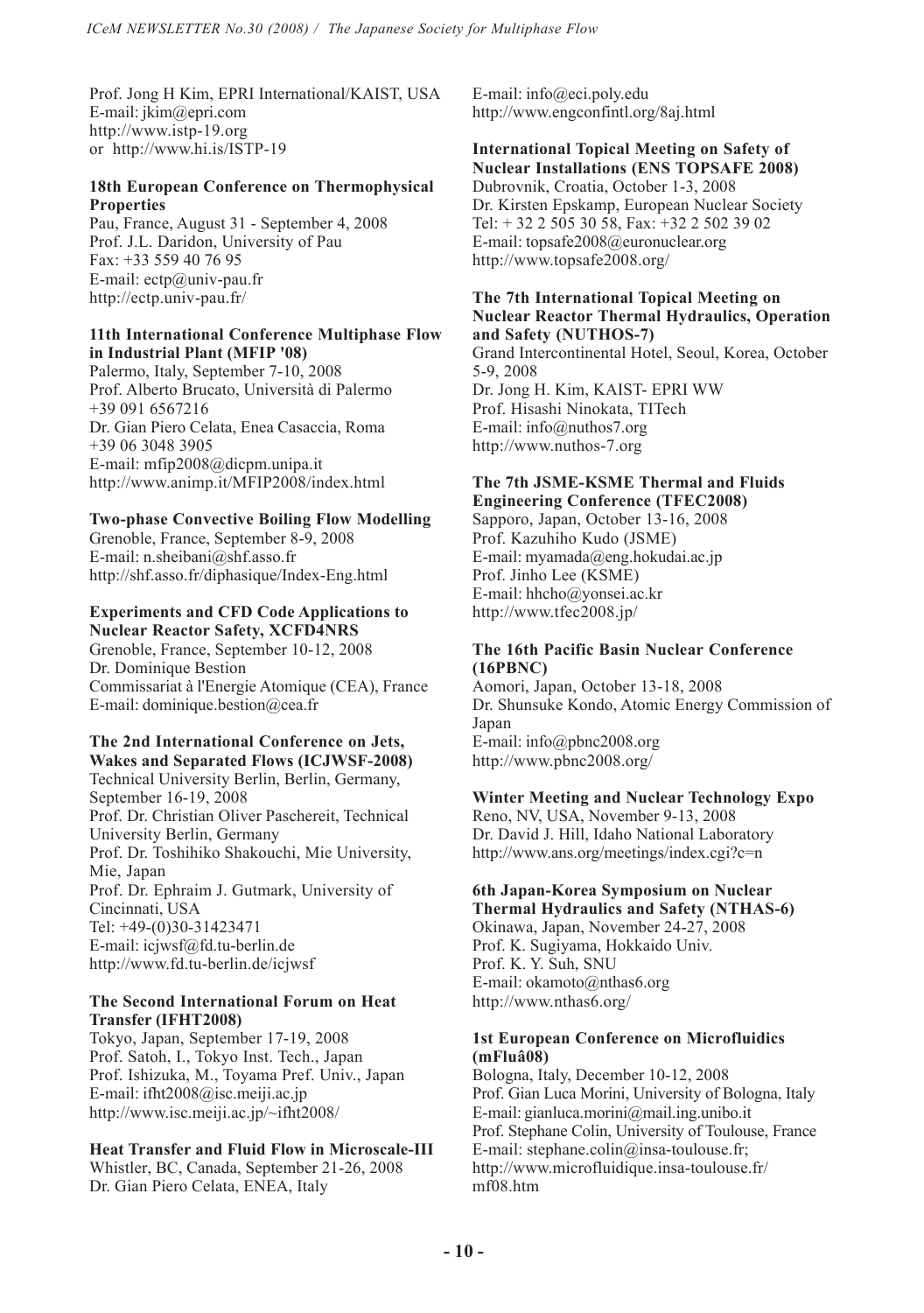#### **Second International Conference on Thermal Issues in Emerging Technologies Theory and Application - ThETA 2**

Cairo, Egypt, December 17-20, 2008 Prof. Moustafa Awad, Mansoura University, Egypt Prof. Ossama Shawki, French University in Egypt, Egypt E-mail: thetaconf@gmail.com

http://www.thetaconf.org/

### **--------------- 2009 ---------------**

### **7th ECI International Conference on Boiling Heat Transfer (BOILING 2009)**

Florianópolis-SC, Brazil, May 3-7, 2009 Prof. Júlio César Passos University Federal of Santa Catarina Department of Mechanical Engineering Florianópolis-SC, Brazil Tel: +55 48 3721 9379 (217) Fax: +55 48 3721 7615 E-mail: jpassos@emc.ufsc.br http://www.boiling2009.com.br/

# **ANS Annual Meeting**

Atlanta, GA, USA, June 14-18, 2009 http://www.ans.org/meetings/index.cgi?c=n

### **The Third Conference on Thermophysical Properties and Transfer Processes of Refrigerants**

Boulder, Colorado, USA, June 23-26, 2009 Dr. Piotr A. Domanski, NIST, Gaithersburg, Maryland Dr. Mark O. McLinden, NIST, Boulder, Colorado 100 Bureau Dr. Mail Stop 8631 Gaithersburg, MD 20899-8631 Tel: 301 975-5868, Fax: 301 975-8973 E-mail: david.yashar@nist.gov http://www.iirboulder2009.org

# **7th World Conference on Experimental Heat Transfer, Fluid Mechanics and Thermodynamics (ExHFT-7)**

Krakow, Poland, June 28 - July 3, 2009 Prof. Dieter Mewes E-mail: exhft-7@agh.edu.pl http://www.exhft-7.agh.edu.pl/

#### **13th International Topical Meeting on Nuclear Reactor Thermal Hydraulics (NURETH-13)**

Kanazawa, Japan, September 27 - October 2, 2009 Prof. Neil E. Todreas, MIT Dr. Hideki Nariai, JNES Prof. Jong H. Kim, KAIST/EPRI-W.W. http://www.nureth13.org/

# **ANS Winter Meeting and Nuclear Technology Expo**

Washington D.C., USA, November 15-19, 2009 http://www.ans.org/meetings/index.cgi?c=n

| <b>Executive Division of The Japanese Society for Multiphase Flow (2007-2008)</b>                                                                                                                                                                    |                                                                                                                                                                   |
|------------------------------------------------------------------------------------------------------------------------------------------------------------------------------------------------------------------------------------------------------|-------------------------------------------------------------------------------------------------------------------------------------------------------------------|
| President                                                                                                                                                                                                                                            | M. Iguchi (Hokkaido University)                                                                                                                                   |
| Vice Presidents                                                                                                                                                                                                                                      | A. Yabe (National Institute of Advanced Industrial Science)<br>and Technology)<br>A. Ousaka (The University of Tokushima)<br>T. Narabayashi (Hokkaido University) |
| <b>Chair of Informatics Division</b><br>H. Takahashi (Tohoku University)                                                                                                                                                                             |                                                                                                                                                                   |
| Chair of Planning Division<br>T. Kunugi (Kyoto University)                                                                                                                                                                                           |                                                                                                                                                                   |
| Chair of International Intercourse Division<br>T. Ishii (JFE R&D Corporation)                                                                                                                                                                        |                                                                                                                                                                   |
| Chair of General Affairs Division<br>T. Ohmi (Hokkaido University)                                                                                                                                                                                   |                                                                                                                                                                   |
| Executive Office of JSMF:<br>Gakujyutu Shuppan Insatu Co.<br>2-14-9 Kasugadenaka, Konohana-ku, Osaka, 554-0022, JAPAN<br>Tel: $+81-6-6466-1588$ Fax: $+81-6-6463-2522$<br>E-mail: office@jsmf.gr.jp<br>WWW: homepage http://www.jsmf.gr.jp/index.htm |                                                                                                                                                                   |